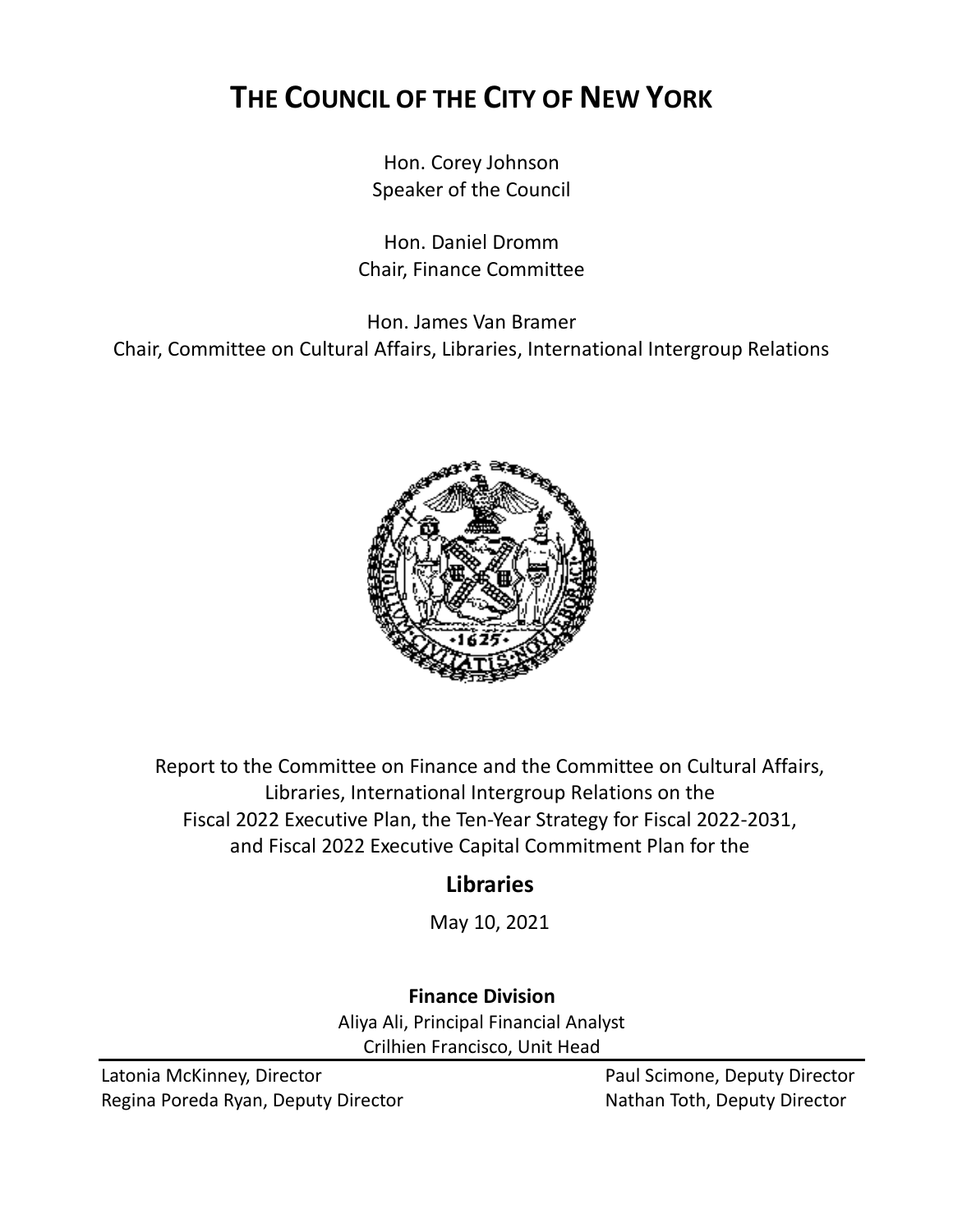## **Libraries Executive Budget Overview**

This report presents a review of the Libraries' Fiscal 2022 Executive Budget. The section below provides a summary of the changes in the Executive Budget for the Libraries introduced in the Financial Plan. Topics covered include the response to the COVID-19 emergency, Council's Budget Response and changes to the Expense Budget. Analysis and highlights of Libraries' Capital Strategy and Fiscal 2021 to Fiscal 2025 Capital Commitment Plan and Capital Budget follows the discussion of the expense budget. Appendix 1 reports the changes made to the Fiscal 2021 and Fiscal 2022 Budgets since Adoption of the Fiscal 2021 Budget.

For additional information on the Department's budget and its various programs, please refer to the Fiscal 2022 Preliminary Budget Report at [https://council.nyc.gov/budget/wp](https://council.nyc.gov/budget/wp-content/uploads/sites/54/2021/03/035-039-Libraries.pdf)[content/uploads/sites/54/2021/03/035-039-Libraries.pdf](https://council.nyc.gov/budget/wp-content/uploads/sites/54/2021/03/035-039-Libraries.pdf)

Below is a summary of key funding changes by program area and source when comparing the Libraries' Fiscal 2022 Executive Budget to their Fiscal 2021 Adopted Budget.

| Table 1. Libraries Financial Summary |             |               |             |                       |             |                   |
|--------------------------------------|-------------|---------------|-------------|-----------------------|-------------|-------------------|
|                                      | <b>FY19</b> | <b>FY20</b>   | <b>FY21</b> | <b>Executive Plan</b> |             | <b>Difference</b> |
| Dollars in Thousands                 | Actual      | <b>Actual</b> | Adopted     | <b>FY21</b>           | <b>FY22</b> | <b>FY21-FY22</b>  |
| <b>Budget By Library System</b>      |             |               |             |                       |             |                   |
| <b>Research Libraries</b>            | \$28,458    | \$31,021      | \$30,930    | \$30,518              | \$29,609    | (51, 321)         |
| <b>NYPL</b>                          | 146,015     | 157,377       | 155,958     | 158,192               | 148,858     | (7,100)           |
| <b>BPL</b>                           | 111.706     | 119,335       | 117,475     | 117,909               | 111,000     | (6, 475)          |
| QBPL                                 | 115,808     | 123,714       | 122,220     | 121,730               | 115,745     | (6, 475)          |
| <b>TOTAL</b>                         | \$401,988   | \$431,448     | \$426,582   | \$428,349             | \$405,212   | (\$21,370)        |
| <b>Funding</b>                       |             |               |             |                       |             |                   |
| City Funds                           |             |               | \$425,984   | \$421,598             | \$405,212   | (\$20,772)        |
| Intra City                           |             |               | 599         | 6,751                 | 0           | (599)             |
| <b>TOTAL</b>                         | \$401,988   | \$431,448     | \$426,582   | \$428,349             | \$405,212   | (\$21,370)        |

#### **Table 1: Libraries Financial Summary**

*\*The difference of Fiscal 2021 Adopted Budget compared to Fiscal 2022 Executive Budget.*

The Fiscal 2022 Executive Plan proposes a \$405.2 million subsidy for the library systems in Fiscal 2022, which represents a decrease of \$21.4 million or five percent, when compared to the Fiscal 2021 Adopted Budget of \$426.6 million. This net decrease is due to the absence of Council discretionary funds in Fiscal 2022 and a one-time reduction to the subsidy provided by the Administration.

#### **Funding Sources**

The budget for the New York Public Library (NYPL) is approximately 59 percent City funded. Other sources of funding include New York State, the federal government, private contributions, endowments drawn for operations, and earned revenue. NYPL received \$19.8 million in Fiscal 2021 and 2022 in State aid, which has been flat year-over-year. Additionally, the system received \$1 million in federal funding in Fiscal 2021 and \$600,000 in Fiscal 2022.

The budget for the Queens Borough Public Library (QBPL) is approximately 90.5 percent City funded. Other sources of funding include New York State, federal government and private contributions. QBPL received \$5.6 million in New York State operating funding and \$3 million in New York State grants. Additionally, the system received \$2.5 million in federal funding. State and federal funding have remained level over the last two fiscal years.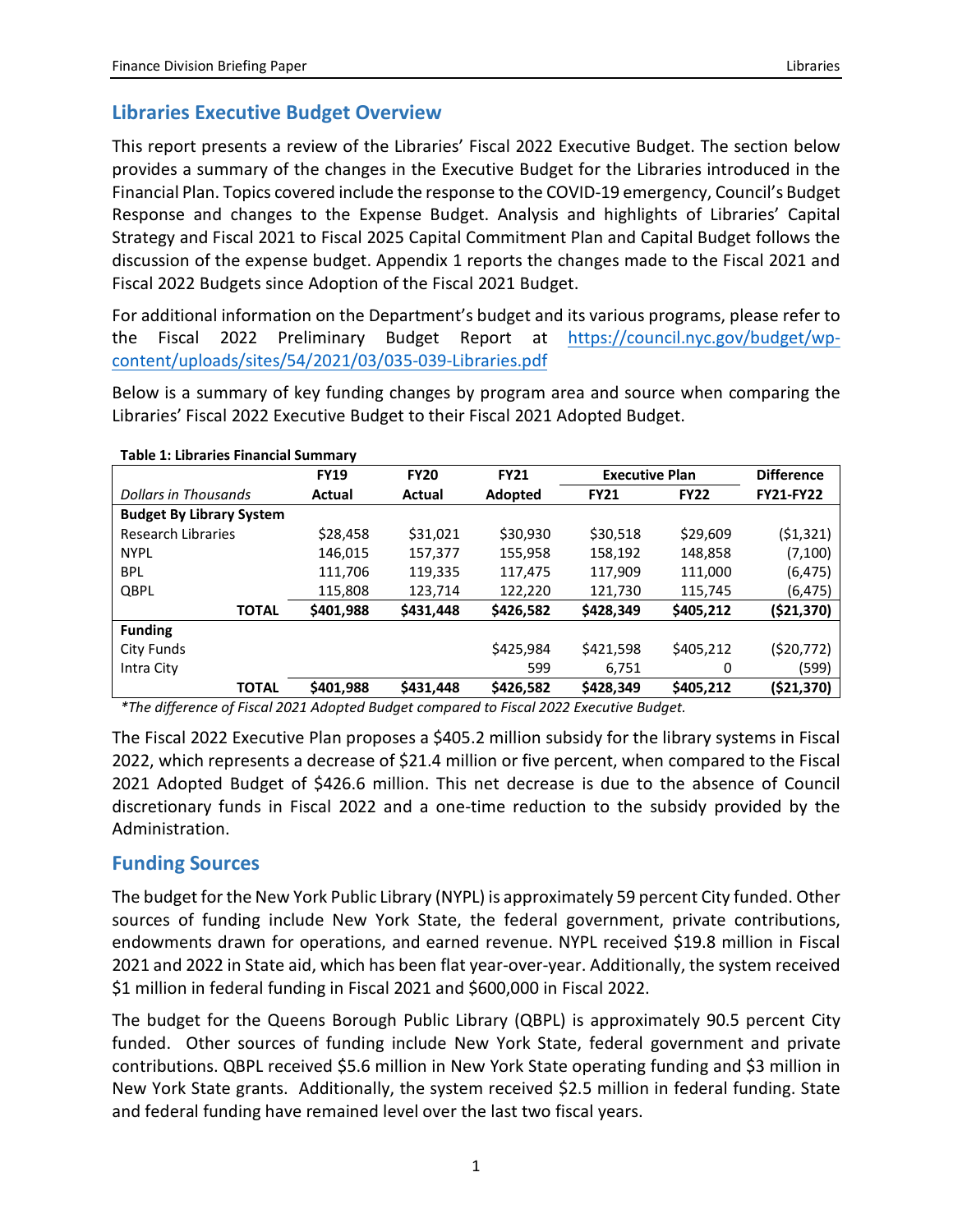The budget for the Brooklyn Public Library (BPL) budget is approximately 84 percent City funded. Other sources of funding include New York State, federal government, private contributions, investment and earned revenue. For BPL year over year the State revenue was reduced by 3 percent from \$7.5 million in Fiscal 2021 to \$7.3 million in Fiscal 2022. Concurrently, year over year the federal revenue was reduced by 10 percent from \$1.4 million in Fiscal 2021 to FY21 \$1.2 million in Fiscal 2022.

## **Headcount**

NYPL's overall headcount is 2,024, of which 70 percent are union jobs. Due to the COVID-19 pandemic and the closure of the library branches, the system made the budgetary decision to furlough most of its part-time non-union hourly staff (455 employees) in July 2020, many of whom could not do work to which they had been assigned given the revised public service model and public health guidance to reduce building density. Additionally, a small number of full-time non-union staff whose duties had either significantly declined or had been placed on hold as a result of the pandemic were furloughed. Subsequently, in January 2021, the Library made the decision to lay off all of the part-time hourly staff who were furloughed and 2 of the full-time non-union staff. The system has also suspended hiring for most positions with the exception of those that are considered critical for current operations.

QBPL's overall headcount is 956, of which 872 workers or 91.2 percent are union jobs. Due to the COVID-19 pandemic and the closure of the library branches, the system was only able to keep all staff on payroll until July 2020, after which QBPL had to furlough hourly staff. Currently, excluding health and safety positions, there is a hiring freeze in effect at QBPL.

BPL's overall headcount is 1,144, of which 85 percent are union jobs. BPL has implemented a stringent hiring freeze to cope with budget cuts, and are evaluating the impact on service levels, particularly as the libraries move toward reopening more services. The system has established an alternating A/B team model for branches to reduce the impact on building capacity and promote social distancing. The system expects that the resumption of expanded in-person service and full-service hours will require more staffing than its current operating model. Specifically, the system expects to require additional special officers and custodians to support new social distancing and hygiene norms. Meeting the needs of the communities during this transition to a post-pandemic environment will require staff to manage space that extends beyond the walls of the buildings into surrounding exteriors and other outdoor public space.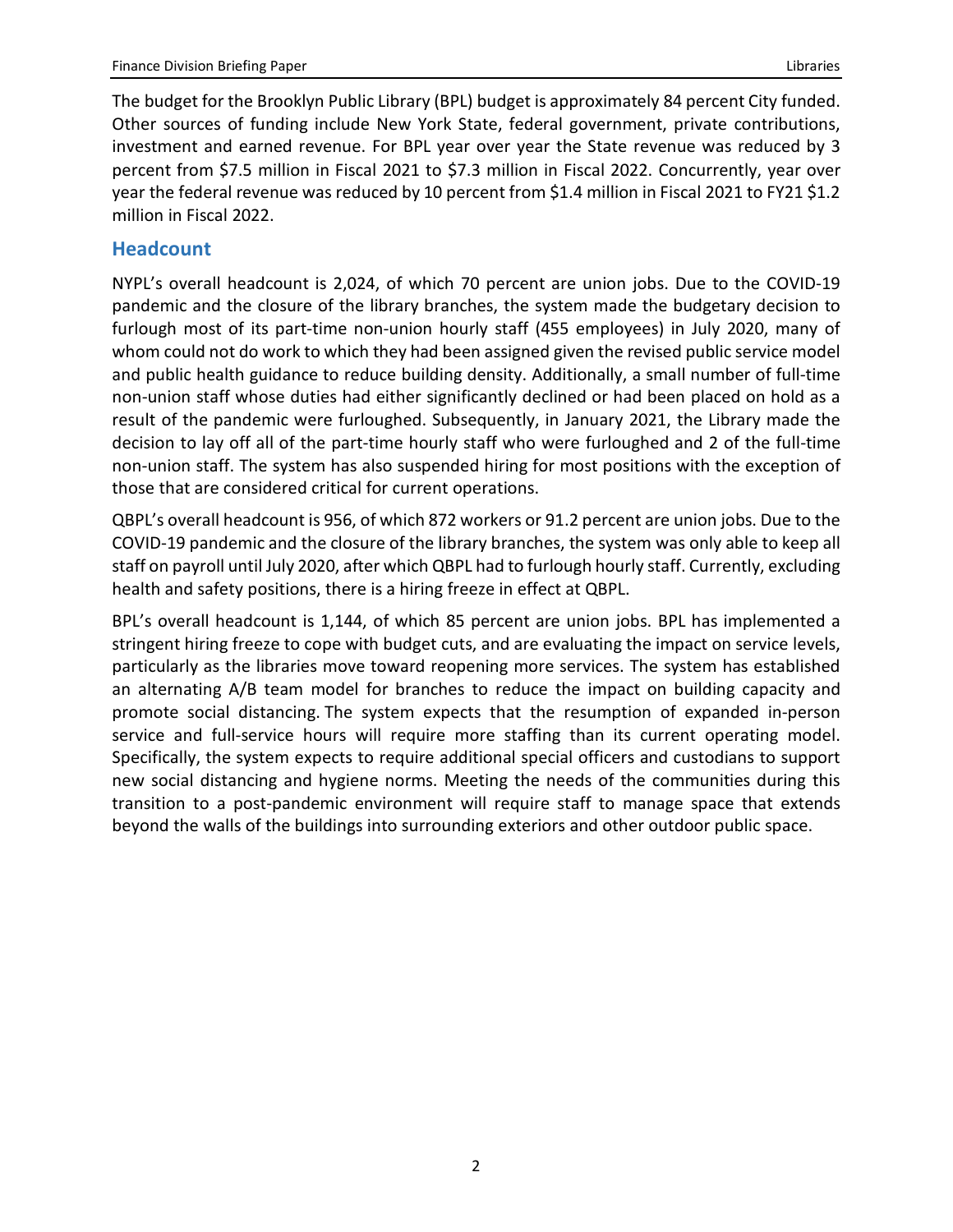## **Fiscal 2022 Executive Plan Highlights**

| Table 2: Fiscal 2022 Budget Actions since Fiscal 2021 Adoption |  |
|----------------------------------------------------------------|--|
|----------------------------------------------------------------|--|

|                                                            | <b>FY21</b>  |                 |              | <b>FY22</b> |                 |           |
|------------------------------------------------------------|--------------|-----------------|--------------|-------------|-----------------|-----------|
| <b>Dollars in Thousands</b>                                | City         | <b>Non-City</b> | <b>Total</b> | City        | <b>Non-City</b> | Total     |
| <b>NYPL Research</b>                                       | \$30,620     | \$0             | \$30,620     | \$29,312    | \$0             | \$29,312  |
| <b>NYPL</b>                                                | 154,218      | 3,726           | 157,944      | 147,381     | $\Omega$        | 147,381   |
| <b>QBPL</b>                                                | 120,838      | 895             | 121,733      | 115,540     | 0               | 115,540   |
| <b>BPL</b>                                                 | 116,226      | 1,516           | 117,742      | 110,938     | $\Omega$        | 110,938   |
| Libraries Budget as of the Fiscal                          | \$421,902    | \$6,137         | \$428,039    | \$403,171   | \$0             | \$403,171 |
| <b>2022 Preliminary Budget</b>                             |              |                 |              |             |                 |           |
| <b>New Needs</b>                                           |              |                 |              |             |                 |           |
| NYPL Charleston Operating Support                          | \$0          | \$0             | \$0          | \$686       | \$0             | \$686     |
| <b>Subtotal, New Needs</b>                                 | \$0          | \$0             | \$0          | \$686       | \$0             | \$686     |
| <b>Other Adjustments</b>                                   |              |                 |              |             |                 |           |
| Research DC37 Collective Bargaining                        | 18           | $\mathbf 0$     | 18           | 18          | 0               | 18        |
| Research Heat, Light and Power                             | (120)        | $\mathbf 0$     | (120)        | 280         | 0               | 280       |
| <b>NYPL DC37 Collective Bargaining</b>                     | 126          | $\Omega$        | 126          | 126         | $\Omega$        | 126       |
| NYPL ExCEL Round 2                                         | 0            | 376             | 376          | 0           | 0               | 0         |
| <b>NYPL FY20 CEN FINAL</b>                                 | $\mathbf{0}$ | 30              | 30           | 0           | 0               | 0         |
| NYPL Heat, Light and Power                                 | (285)        | $\Omega$        | (285)        | 665         | $\Omega$        | 665       |
| <b>BPL Intra-City Culture Pass</b>                         | 0            | 150             | 150          | 0           | 0               | $\Omega$  |
| <b>BPL DC37 Collective Bargaining</b>                      | 89           | 0               | 89           | 89          | 0               | 89        |
| <b>BPL ExCEL Round 2</b>                                   | $\Omega$     | 58              | 58           | 0           | 0               | 0         |
| BPL Heat, Light and Power                                  | (130)        | 0               | (130)        | (27)        | 0               | (27)      |
| <b>QBPL DC37 Collective Bargaining</b>                     | 109          | $\mathbf 0$     | 109          | 109         | 0               | 109       |
| QBPL Heat, Light and Power                                 | (112)        | $\Omega$        | (112)        | 96          | $\Omega$        | 96        |
| <b>Subtotal, Other Adjustments</b>                         | (\$304)      | \$614           | \$310        | \$1,355     | \$0             | \$1,355   |
| <b>TOTAL, All Changes</b>                                  | (\$304)      | \$614           | \$310        | \$2,042     | \$0             | \$2,042   |
| Libraries Budget as of the Fiscal<br>2022 Executive Budget | \$421,599    | \$6,751         | \$428,350    | \$405,212   | \$0             | \$405,212 |

The Executive Budget includes no new needs in Fiscal 2021 and \$686,000 in Fiscal 2022. Other adjustments total \$310,000 in Fiscal 2021 and \$1.4 million in Fiscal 2022.

#### New Needs

• **NYPL Charleston Operating Support.** The Fiscal 2022 Executive Plan includes \$686,000 in Fiscal 2022, for New York Public Library's Charleston branch operations.

#### Other Adjustments

- **BPL Intra-City Culture Pass.** The Fiscal 2022 Executive Plan includes \$150,000 in Fiscal 2021 for BPL Culture Pass, which is a program for cardholding patrons of New York City's public libraries. This program provides free entrance and programming at NYC cultural institutions, targeting underserved communities. Funding paid for 3 part-time staff. The contract ends in June 2021.
- **Heat, Light and Power.** The Fiscal 2022 Executive Plan includes an adjustment in energy costs at all the branches. The reductions include:
	- o A reduction of \$119,792 in Fiscal 2021 and an increase of \$279,717 in Fiscal 2022 through 2025 at Research Libraries;
	- o A reduction of \$284,783 in Fiscal 2021 and an increase of \$664,973 in Fiscal 2022 through Fiscal 2025 at NYPL;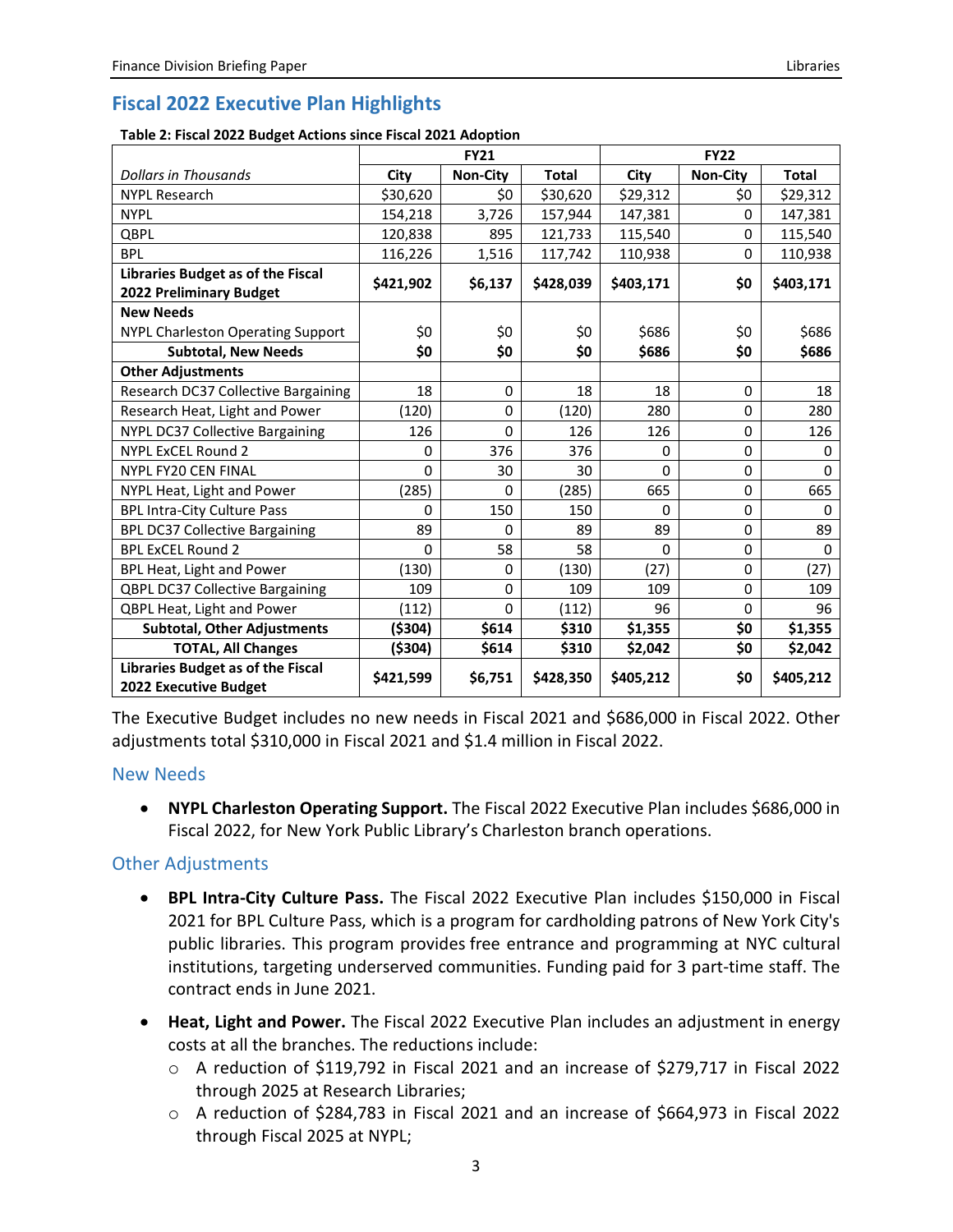- o A reduction of \$130,002 in Fiscal 2021 and a reduction of \$26,770 in Fiscal 2022 to 2025 at BPL; and
- $\circ$  A reduction of \$111,629 in Fiscal 2021 and an increase of \$95,600 in Fiscal 2022 through 2025 at QBPL.
- **ExCEL Program.** The Fiscal 2022 Executive Plan includes \$375,832 for NYPL, \$58410 for BPL in Fiscal 2021 for DCAS' ExCEL (Expense for Conservation and Efficiency Leadership) Program. This program uses PlaNYC expense funding for energy conservation initiatives such as LED lighting upgrades, development of HVAC design standards and cooling system designs.
- **Collective Bargaining Increase.** The Fiscal 2022 Executive Plan includes the following amounts for Collective Bargaining agreements:
	- o For Research Libraries \$17,618 in Fiscal 2021 through 2025;
	- o For NYPL \$126,299 in Fiscal 2021 through Fiscal 2025;
	- o For BPL \$88,879 in Fiscal 2022 through Fiscal 2025; and
	- o For QBPL \$109,053 in Fiscal 2021 through Fiscal 2025

## **COVID-19 Operations Update**

Currently, 50 of NYPL's locations, 39 of QBPL's locations and 47 of BPL's locations are open for Grab and Go Service, which allows customers to place holds for on-site checkouts. For NYPL, the Andrew Heiskell Braille and Talking Book Library operating as a 54th specialized service and fulfillment center. BPL has also partnered with DYCD and 6 of their branches are serving as Learning Bridges sites and 1 branch is temporarily serving as a Test & Trace distribution site.

On May 10th, NYPL, BPL and QBPL will move to Phase 2 which will allow patrons to visit and spend time at 26 of NYPL, 13 of BPL and 14 of QBPL's branches providing expanded service. The remaining branches will follow later in May. Phase 2 includes computer and internet access, printing, and limited browsing. Limited space within Research libraries will also open to those patrons who have completed virtual consultations and made appointments.

The criteria for which branches to open depends on a range of factors, including health and safety standards set by experts, staff availability, ADA accessibility, and location, among others. The systems regularly reevaluate and adjust reopening plans. As vaccine rates climb higher and COVID cases decline the systems' expect to continue expanding services at additional branches

### **Budget Response**

The Fiscal 2022 Preliminary Plan does not adequately fund the City's library systems as they recover from the economic impacts of the COVID-19 pandemic. To ensure that the City is well equipped to manage the recovery from this pandemic, the Council called on the Administration to support the library systems by increasing their expense and capital budgets.

The Fiscal 2022 Executive Budget does not include the additional \$22.2 million in expense funding and the additional \$156.4 capital funding in Fiscal 2022 recommended by the Council in its Preliminary Budget Response.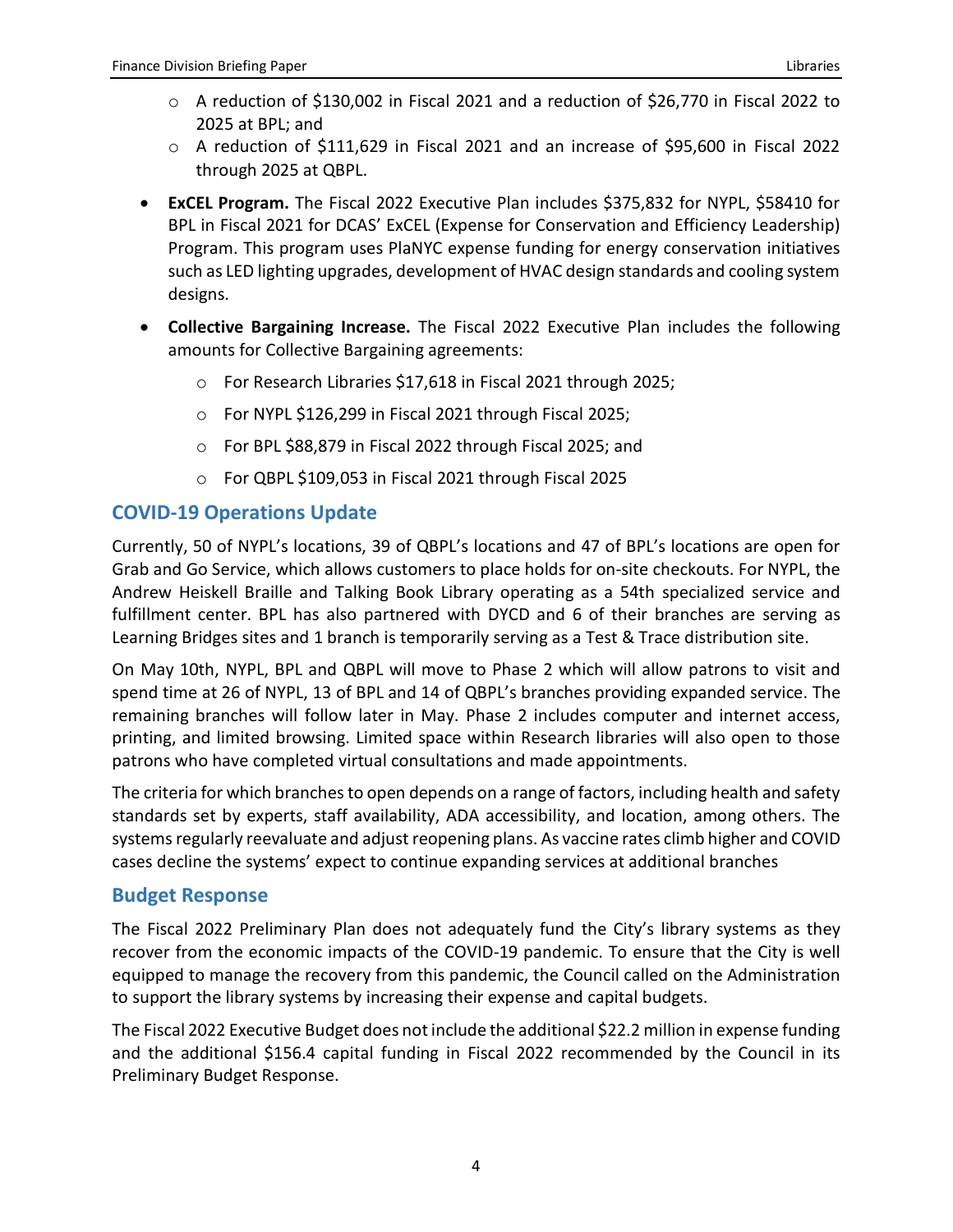#### *Enhance Expense Funding*

The Council urged the Administration to restore the \$10.3 million subsidy cut in Fiscal 2022 for the library systems and baseline the \$11.9 million added at adoption in Fiscal 2021 by the Council. For the systems, reduction in earnings from waived fines, cancellation of fundraising events, and closure of space rentals and retail shops is happening concurrently with increased COVID-19 related spending. This funding was needed to support the libraries so that they could manage the year-over-year increase in programing and circulation expenses, and cover the rise in cost of materials, staff, and operating expenses. The funds would also have allowed the systems to maintain physical spaces and cover repairs and upkeep that are not capitally eligible.

#### *Enhance Capital Funding*

The Council urged the Administration to add \$156.4 million in additional capital dollars in Fiscal 2022 for library repair and maintenance to bridge the current gap in capital funding for the system's ongoing infrastructure needs.

#### **Capital Plan Overview**

On April 26, 2021, Mayor Bill de Blasio released the Executive Capital Commitment Plan for Fiscal 2021-2025 (the Commitment Plan), the Fiscal 2022-2025 Executive Capital Budget (the Capital Budget) and the Fiscal 2022-2031 Ten-Year Capital Strategy (the Strategy).

This section will provide an overview of the Capital Budget, the Commitment Plan, and the Strategy for the Libraries. Each one of these documents should support and be well integrated with one another to properly execute the City's capital projects, as well as meet its infrastructure goals.

#### Fiscal 2022-2025 Executive Capital Budget

The Capital Budget provides the estimated appropriations needed for Fiscal 2022 through Fiscal 2025. Appropriations represent the legal authority to spend capital dollars and are what the Council votes on at budget adoption. The Commitment Plan, which is a five-year spending plan, is the plan to spend those appropriations. The Capital Budget is significantly less than the Capital Commitment Plan because it does not include the current appropriations for Fiscal 2021 or the amount of funding that may be added in the Adopted Budget.



#### **Figure 1: Libraries Fiscal 2021 Available Appropriations and FY22-FY25 Capital Budget (000)**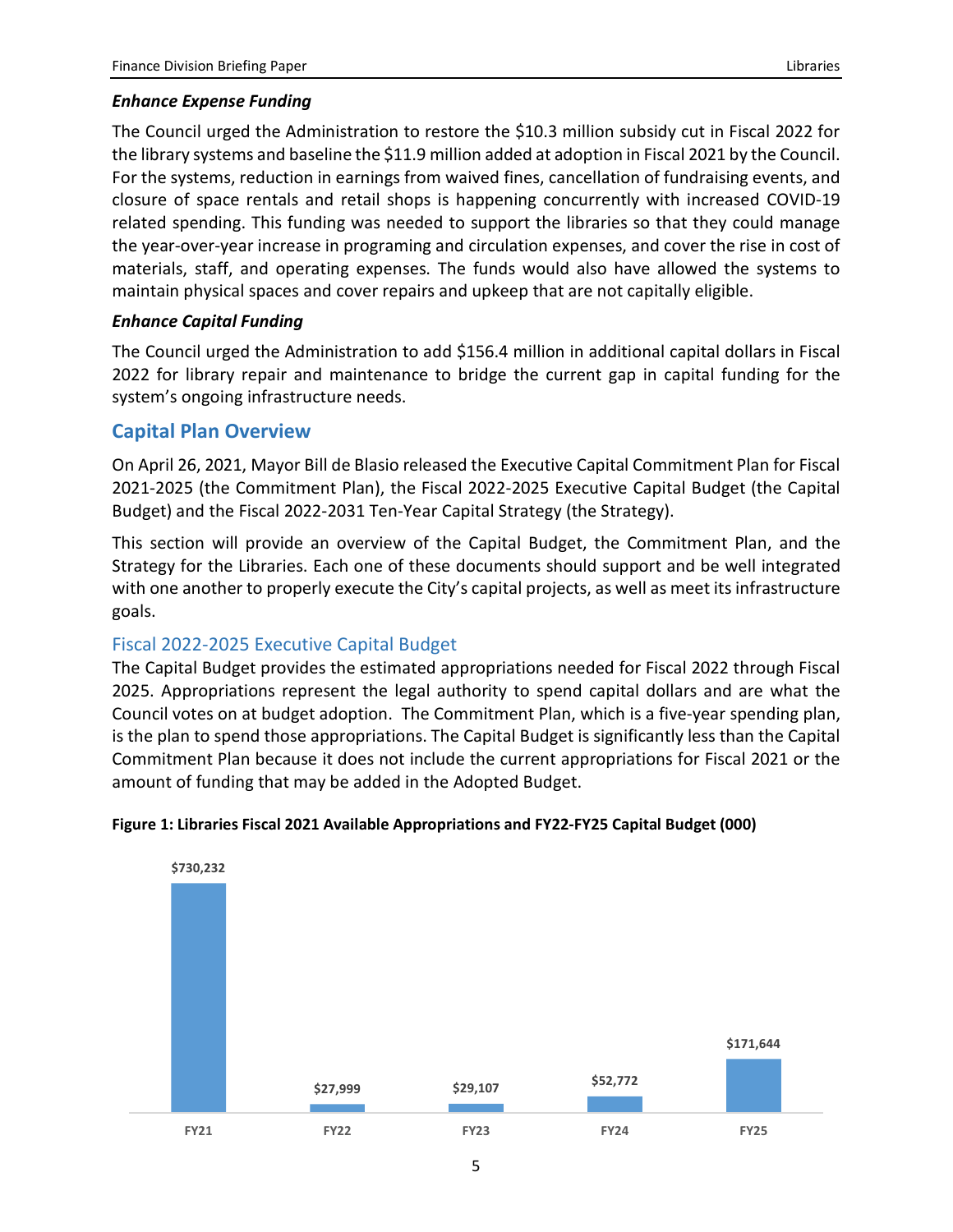As shown in the chart above, Libraries' Fiscal 2022 Executive Capital Budget includes \$281.5 million in Fiscal 2022-2025 Libraries' Fiscal 2022 Executive Capital Budget is an estimate of the additional appropriations needed on top of the projected re-appropriations for Fiscal 2021 to fully fund the Libraries' capital projects planned for next year. As of February 28 2021, Libraries' had \$730.2 million in available appropriations for Fiscal 2021. The Executive Budget proposes additional appropriations in Fiscal 2022 of \$27.9 million for Libraries.

#### Fiscal 2022 Executive Capital Plan for Fiscal 2021-2025

The Fiscal 2022 Executive Capital Commitment Plan, which covers Fiscal Years 2021-2025, includes \$943.5 million for the Library Systems (including City and Non-City funds). This represents less than one percent of the City's total \$93 billion Executive Plan for Fiscal 2021- 2025. Libraries' Preliminary Commitment Plan for Fiscal 2021-2025 is \$39.9 million less than the Adopted Commitment Plan.



#### **Figure 2: Libraries Commitment Plan**

There is \$310.6 million (including City and non-city) in the Fiscal 2021-2025 Executive Capital Plan for the NYPL branches. There is \$1.9 million (including city and non-city) in the Fiscal 2021-2025 Executive Capital Plan for Research Libraries.

There is \$316.5 million (including City and non-city) in the Fiscal 2021-2025 Executive Capital Plan for QBPL.

There is \$314.5 million (including City and non-city) in the Fiscal 2021-2025 Executive Capital Plan for BPL.

#### Commitment Rates

The majority of the capital projects span multiple fiscal years and it is therefore common practice for an agency to roll unspent capital funds into future fiscal years. However, this also makes it difficult to track when projects were originally scheduled to be completed. In Fiscal 2019 the systems had a commitment rate of 74.2 percent committing \$146.5 million from planned commitments of \$197.4 million. Comparatively in Fiscal 2020, the systems had a much lower commitment rate of 18.6 percent committing \$33.6 million from planned commitments of \$180.5 million. The lower commitment rate can be partially attributed to COVID19 which caused a temporary halt to Capital projects. The City's Office of Management and Budget (OMB) has

Prelim **Exec**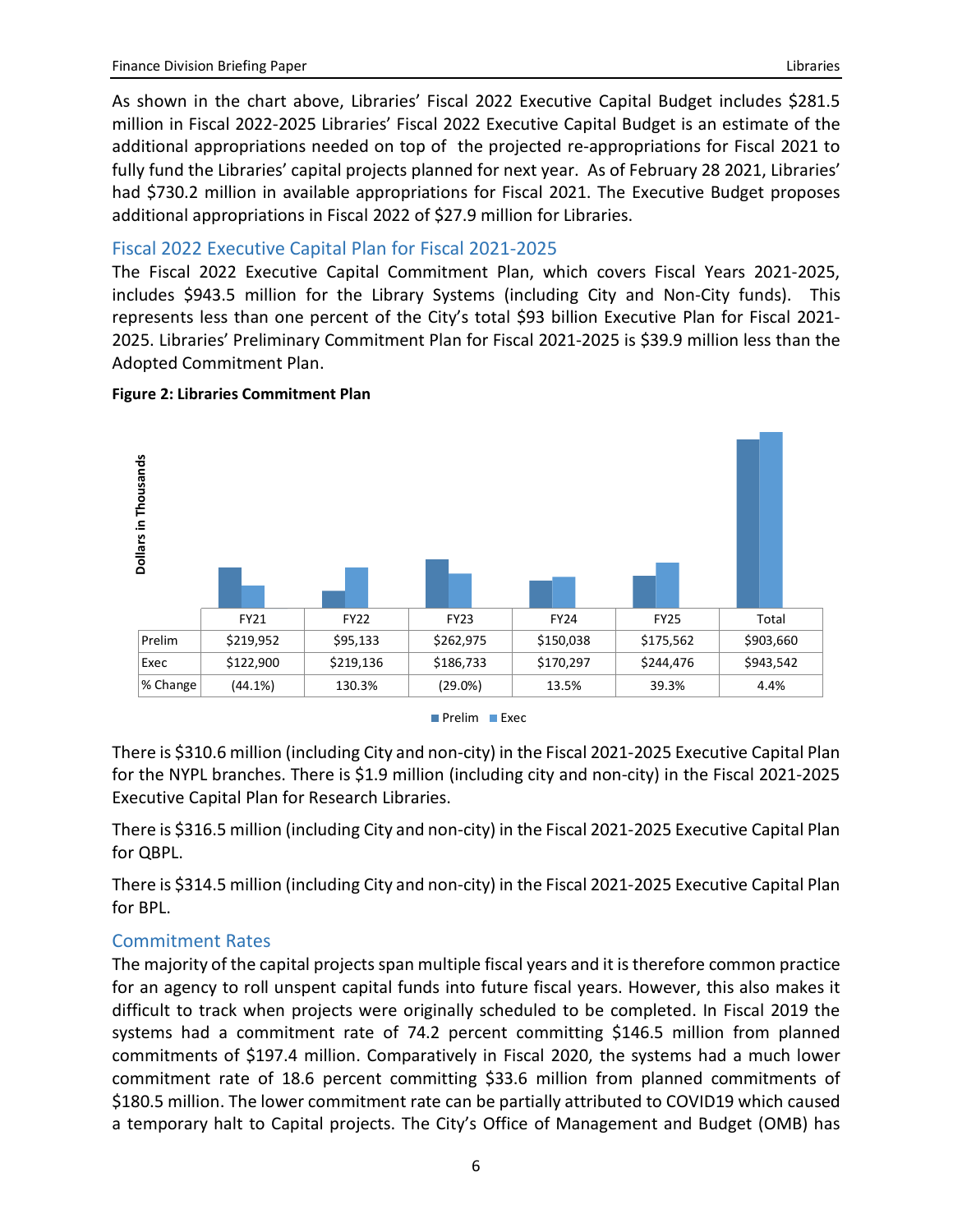restarted the Capital Plan and the three systems continue to have regular conversations with OMB as well as the Department of Design and Construction (DDC) and the New York City Economic Development Corp (NYCEDC) on its projects.

### **Executive Ten-Year Capital Strategy Fiscal 2022-2031**

The Ten-Year Strategy is the City's long term capital planning document which provides a framework for capital spending by agency. The Strategy is released every two years as mandated by the City Charter. The Ten-Year Strategy provides information on the comprehensive infrastructure planning that the City undertakes explains the connection between capital investment and strategic priorities. It is designed to help prioritize investment decisions across all capital agencies and to communicate to the public an integrated approach to capital planning across infrastructure types, in line with the growth of the City.

#### Executive Ten-Year Capital Strategy (TYCS)

For the Libraries, the Ten-Year Capital Strategy provides \$996.5 million in Fiscal 2022–2031 for capital construction and reconstruction projects.



**Figure 3: Executive Ten-Year Capital Strategy (in Millions)**

As illustrated in the chart above, the Ten-Year Capital Strategy contains almost all of its capital spending in the first four years. Unfortunately, this planning pattern is repeated in many other City agencies Ten-Year Strategies. The above spending plan essentially cuts capital spending to almost nothing for six out of the ten years of the plan. It is unlikely that this Ten-Year Strategy accurately reflects how the funds will be used.

#### Highlights of the Executive Ten-Year Capital Strategy

In their Executive Ten-Year Capital Strategy, the libraries focus on the protection of the growing collection of library materials, reconstruction of branches, increasing accessibility for people with disabilities and upgrading the technology infrastructure to improve online and computer access.

#### **Brooklyn Public Library**

The Executive Ten-Year Capital budget for BPL \$308.3 million. Of the \$308.3 million funded in the Strategy, \$127.5 million is allocated for the comprehensive renovation of branches and is distributed among five libraries (Brownsville, Canarsie, Eastern Parkway, New Lots, and New Utrecht) designated as most critical by BPL. Additionally, \$19.7 million is also allocated for the exterior and interior rehabilitation of the Borough Park branch. Funding for other branches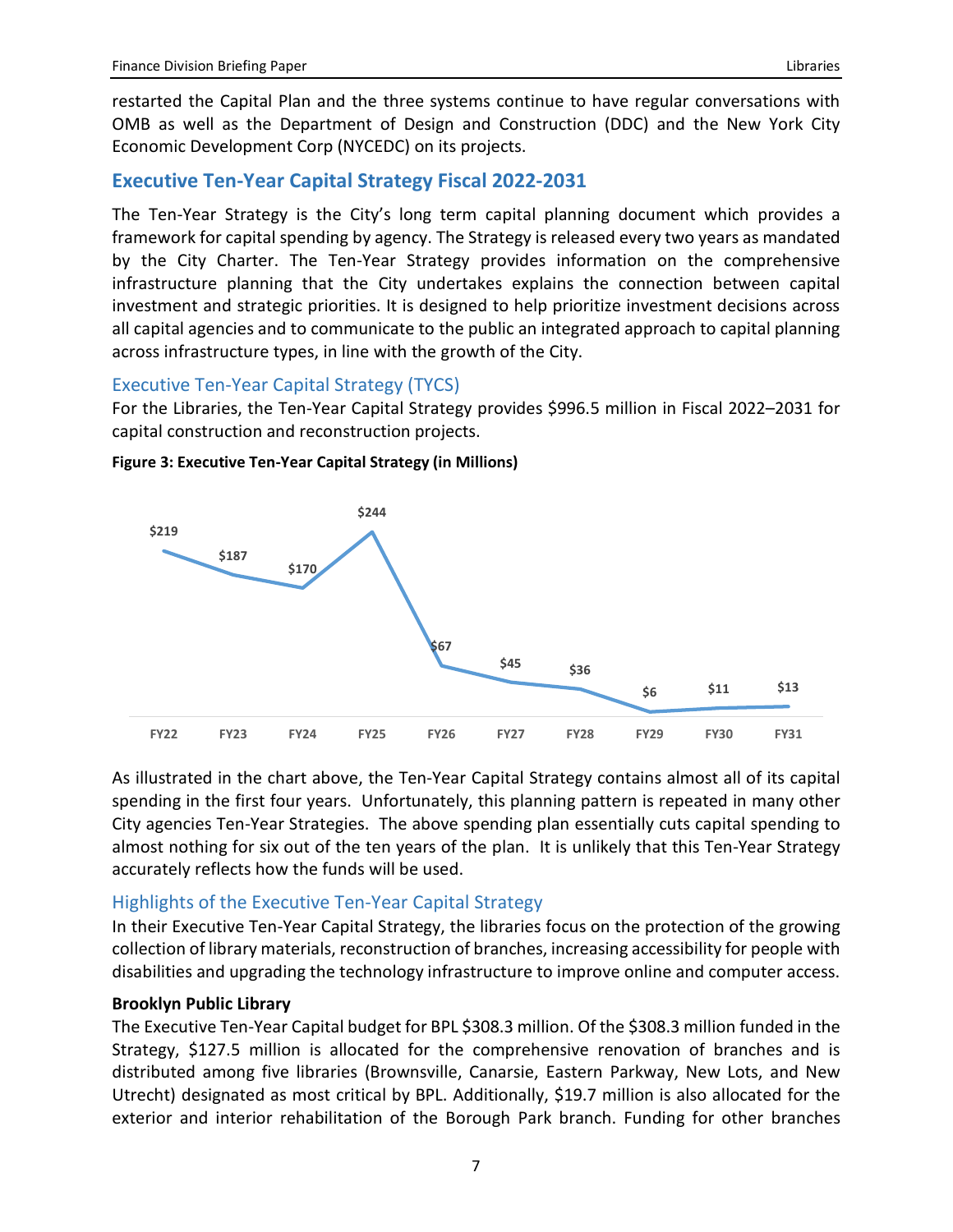focuses on public service enhancements, cyclical replacements of building components (roofs, HVAC systems, and boilers), and Americans with Disabilities Act (ADA) compliance.

#### **New York Public Library and Research Libraries**

The Executive Ten-Year Capital budget for the NYPL and Research Libraries is \$289.5 million. Of that, \$234.3 million is allocated for the comprehensive renovation and outfitting of branches including five Carnegie branches (125th Street, Fort Washington, Melrose, Hunts Point, and Port Richmond) for a total of \$71.2 million, in addition to \$30.5 million in 2021, Westchester Square for \$28.4 million, in addition to \$1 million in 2021, and Castle Hill for \$7.7 million. Another \$47.9 million is also allocated for improvements to existing facilities, including Woodlawn Heights branch for \$8 million, in addition to \$0.4 million in 2021. Additional funding for other branches focuses on maintaining and upgrading facilities, including roof, window, and door replacements, and Americans with Disabilities Act (ADA) compliance.

#### **Queens Borough Public Library**

The Executive Ten-Year Capital budget for QBPL is \$398.7 million. Funding totaling \$289.2 million is allocated to QBPL for comprehensive renovations, new construction, outfitting, and expansion of branches, which includes \$27.8 million allocated for the expansion and renovation at the Jackson Heights branch library as well as \$25 million for an expansion and renovation at Corona branch. Additional funding for other branches focuses on renovations, rehabilitations, systems upgrades, and cyclical replacements of building components including roofs, windows, and doors.